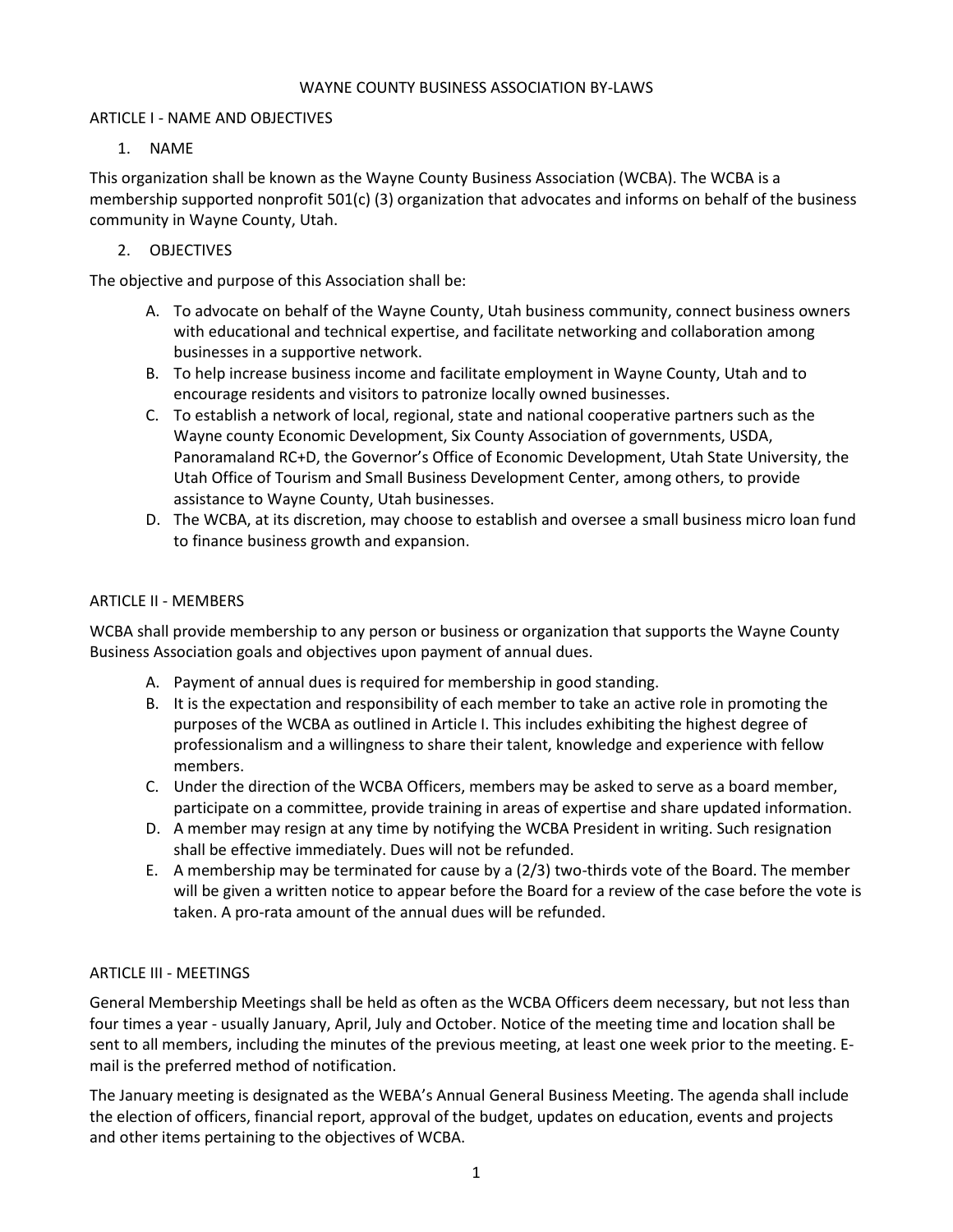Board meetings may be called any time by the WCBA President with no less than 7 days' notice. Executive Board (Officer) meetings will generally be held each month. The full Board will meet at least quarterly, usually in January, April, July and October. At-large Board members are welcome to attend the Executive board meetings.

## ARTICLE IV - OFFICERS AND ELECTIONS

The WCBA will elect from its membership Officers to lead and conduct the business and carry out the objectives of the Association. Elected officers include: President, Vice President (President-Elect), and Secretary/Treasurer.

Only a member (primary or secondary contact) in good standing can serve as an elected WCBA officer. Any exception to this must have a two-thirds (2/3) approval by the Board.

Officers are elected by majority vote of the membership. Nominations may come from any WCBA member. The nomination and voting period are set by the current Officers and generally begin several weeks prior to the annual business meeting. Final balloting is completed, and results are announced at the annual business meeting in January. Special elections may be held as called for by a two-thirds (2/3) vote of the Board. Officers serve a term of one (1) year. They may serve additional terms if nominated and elected in a future year.

Voting is by email or written ballot allowing each member an opportunity to vote during the election period which may begin as much as one month prior to the annual business meeting. Final tabulation will be done just prior to the business meeting in January. A majority of votes cast shall be necessary for election of an officer. In the event of a membership tie, a two-thirds (2/3) vote of the Board will make the determination.

If any officer position becomes vacant during the year, the remaining officers shall appoint, with the two-thirds (2/30) approval of the Board, another person to temporarily fill the position until the next general election in order to prevent any disruption of the annual activities of the WCBA.

## ARTICLE V - OFFICER DUTIES

The PRESIDENT shall be the primary official representative and chief executive officer of the Association. The duties and responsibilities of the elected WCBA officers include:

- A. Preside at all meetings of the WCBA and calls special meetings as necessary.
- B. Has general charge and supervision of the business of the Association. As such, he/she is authorized to sign any and all deeds, mortgages, bonds, contracts or other instruments as required.
- C. Serves as WCBA Board Chair.
- D. Makes reports of the affairs of the WCBA and sees that its objectives are carried out.
- E. Supervises recruitment and welcoming of new members.
- F. Works closely with the officers and Executive Director in overseeing that the development, projects and purposes of WCBA are fulfilled.
- G. Contracts and coordinates with outside resources, such as consultants, web support and clerical assistance for additional tasks as needed.
- H. Provides direct supervision of the Executive Director, Bookkeeper, Webmaster and any other staff positions.
- I. Chairs the nominating and election procedures for the next officer election, including the final tabulation and announcement at the annual business meeting.
- J. Performs all duties necessary or recommended by the Board.
- K. The President shall be the person who held the office of Vice President in the immediately preceding year. Following their term as president, he/she shall remain a member of the Board as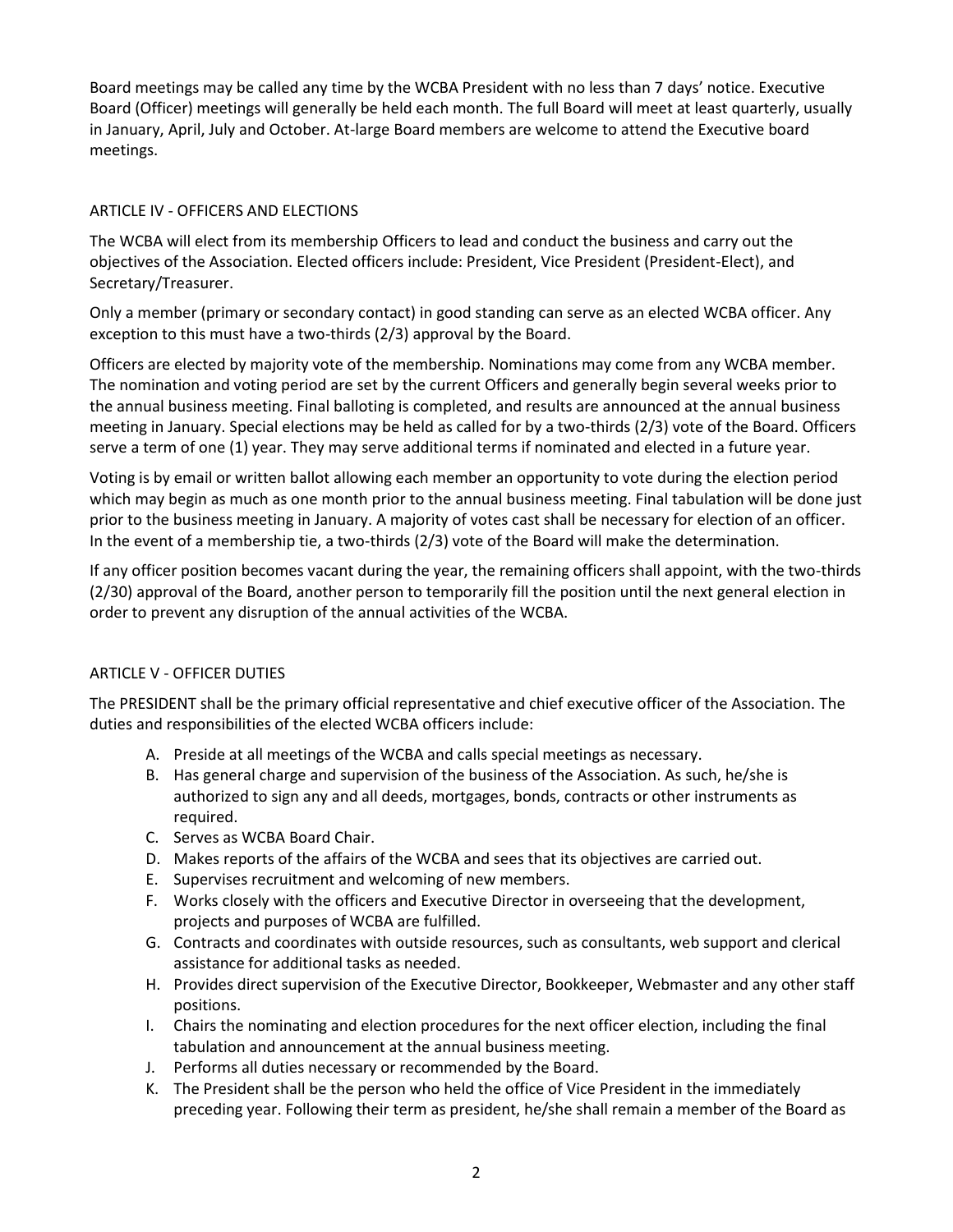"Past President" for the following year. If it is necessary to vacate the office, the Vice President/President Elect will serve as President for the remainder of the unexpired term.

The VICE PRESIDENT is also the PRESIDENT-ELECT. In the absence of the President or in the event of death, inability, or refusal to act, the Vice President shall perform the duties of the President, and when so acting, shall have all the powers of and be subject to all the restrictions upon the President. Duties:

- A. Serves as the WCBA Vice President in their second year, without a new nomination and election.
- B. Assists the President in the performance of his/her/ duties.
- C. Under the direction of the President, he/she takes lead in the recruitment of new members.
- D. Chairs the Membership Committee.
- E. Works with the President and Executive Director to maintain and update the membership roster, newsletter and website.
- F. The Vice President oversees any projects or committees and performs other normal duties as requested by the President.

The SECRETARY/TREASURER shall safeguard the funds received by the Association by keeping proper records, receipts, disbursements and following the financial guidelines as outlined in Article VIII of these By-Laws. They work closely with the Bookkeeper to fulfill the following duties:

- A. Maintains and reconciles the banking statements.
- B. Responsible for collecting and depositing membership dues.
- C. Presents monthly reports of the WCBA financial statements, cash flow, balance sheet and monthly status compared to budget.
- D. Coordinates the annual audit procedures, when an audit is ordered by a two-thirds (2/3) Board vote.
- E. Chairs the Financial Committee.
- F. Prepares the annual budget for Board review and membership approval each January.
- G. As necessary, prepares amendments to the budget during the year for the approval of the Board.
- H. Custodian for all WCBA records.
- I. Works closely with the Executive Director to keep accurate minutes of all WCBA meetings. He/she is responsible for the distribution of General Meeting Minutes to the Association members.
- J. Serve as the secretary to the WCBA Board of Directors.
- K. The Financial Officer assists the President and performs other normal duties as requested.

# ARTICLE VI - EXECUTIVE DIRECTOR

This position will not be filled until at a future time when the WCBA Board may vote to budget for and hire this person. When approved, the Executive Director shall be chosen by quorum (2/3) vote of the board and serves at its pleasure. The Executive Director is an at-will position. He/she shall be compensated as the Board deems appropriate and shall be an es-officio non-voting member of the Board. He/she reports directly to the President and works closely with all officers. Under the direction of the President, their duties may include:

- A. Co-signing with an authorized officer any and all deeds, mortgages, bonds, contracts or other instruments which have been approved.
- B. Supporting as directed, the officers as they carry out their duties.
- C. Representing as authorized the WCBA in working with government, community and business entities to fulfill the objectives of the Association.
- D. Coordinating with WCBA contracted staff and vendor services.
- E. Making reports to the Officers and Board as requested.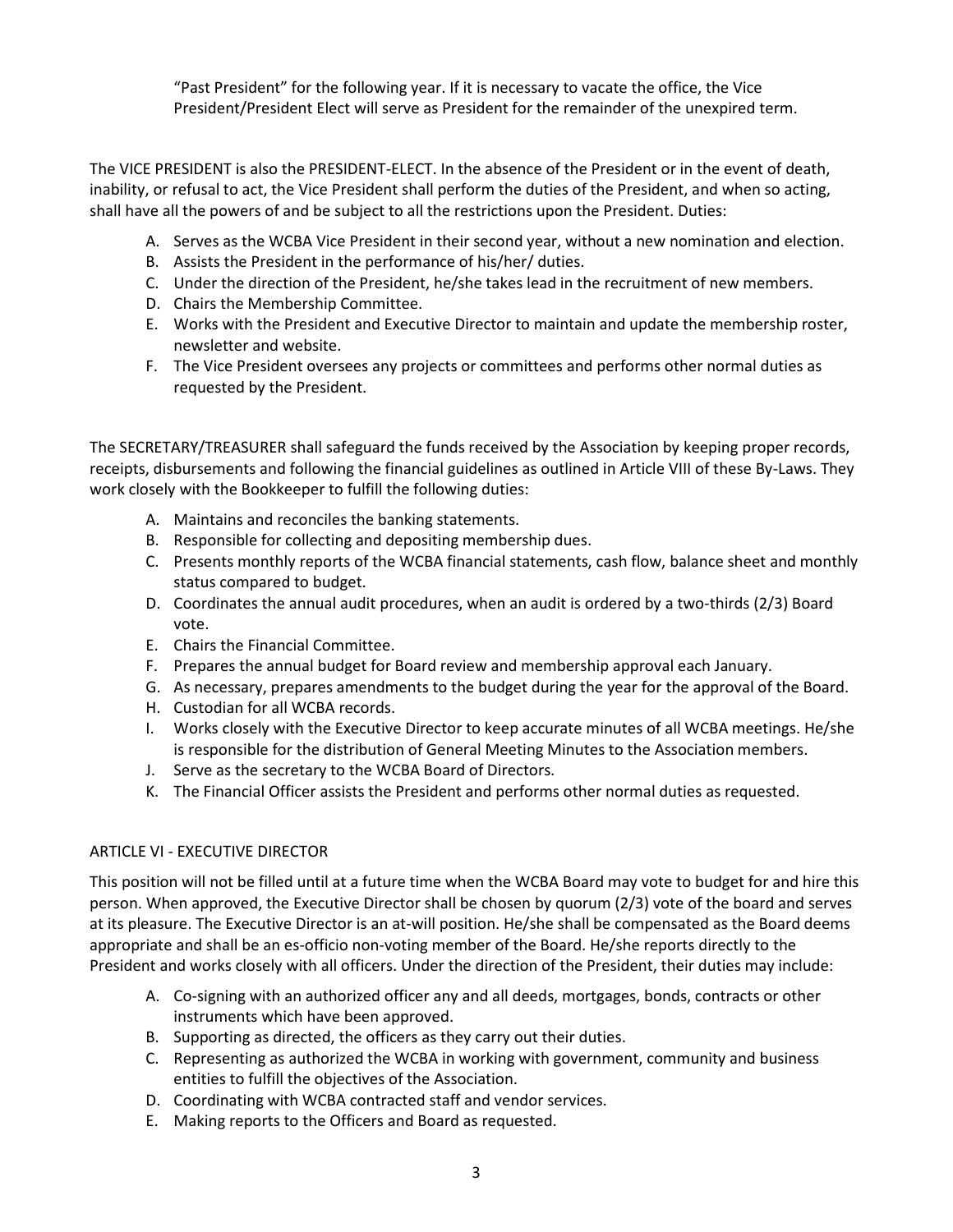F. The Executive Director assists the Officers and performs other normal duties as requested.

### ARTICLE VII - BOARD OF DIRECTORS

The WCBA shall be directed by a Board consisting of Elected Officers plus no fewer than two (2) and no more than ten (10) at-large WCBA members.

- A. Elected Officers serve as Executive Board Members.
- B. Board Members may be nominated by a WCBA member, Officer or other Board member and must be approved by a quorum two-thirds (2/3) vote of the existing Board and Officers.
- C. All at-large Board members shall serve a two-year term. They may serve additional terms, if nominated and approved.
- D. The Board is chaired by the WCBA President.
- E. The Board shall meet as called for in Article III-C, to transact business, receive financial reports, hear committee and project updates, give direction and provide guidance.
- F. Resolutions and items of action must have a quorum two-thirds (2/3) approval to be enacted. Some matters may be approved via email voting.
- G. Board members are urged to support WCBA by serving on committees and projects while promoting the objectives of the WCBA.

### ARTICLE VIII - BOOKKEEPER

The WCBA shall be assisted by a part-time bookkeeper. Generally, this person will be an independent contractor with an accounting/bookkeeping background. When approved, the Bookkeeper shall be chosen by a quorum (2/3) vote of the Board and serves at its pleasure. The Bookkeeper is an at-will position. He/she shall be compensated as the board deems appropriate and shall be an ex-officio non-voting member of the Board. He/she reports directly to the President and works closely with the Secretary/Treasurer. Under the direction of the President, their duties may include:

- A. Conduct bookkeeping, purchasing, accounting, handle petty cash, clerical/administrative functions.
- B. Assist with budget projections and tracking; make bank deposits; maintain ledgers; pay bills; prepare financial statements and reports including the profit & loss statement and balance sheet; reconcile bank account; manage cash at events; collect funds; assure expenditures are in accordance with purchase order system; keep the Officers informed of balances of internal accounts.
- C. Conduct invoice activities and pay vendors for delivered materials. Ensure that invoices are correct regarding specifications; make computer entries and prepare checks for vendors.
- D. Provide inventory support; enter new equipment into the fixed asset information system; tag new equipment; account for all fixed asset equipment owned by the WCBA.
- E. Perform clerical/administrative functions; enter data; prepare reports as directed; install software programs; maintain files; make minor repairs to office equipment; prepare correspondence and reports; serve as the fixed asset manager and prepare monthly financial reports.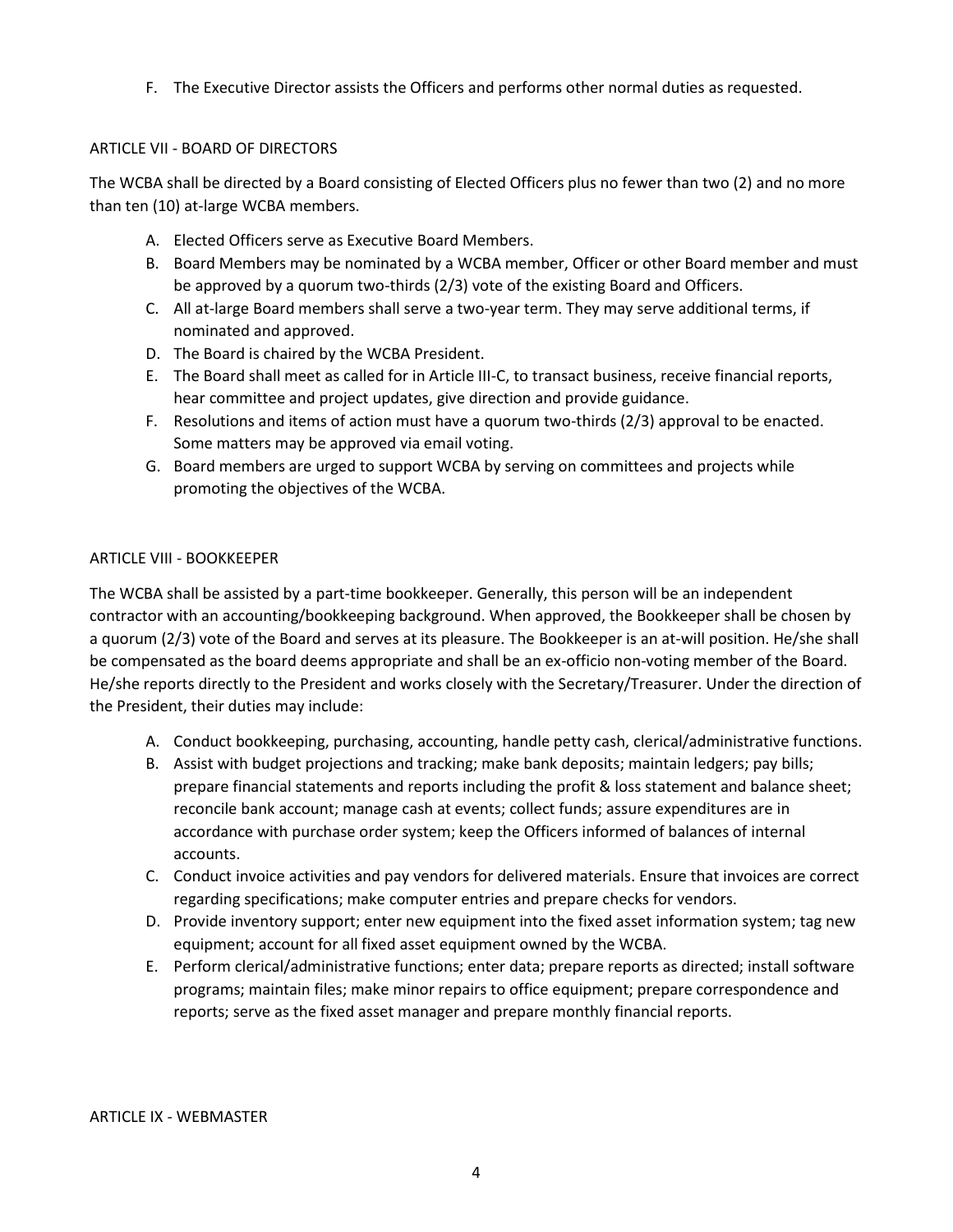The WCBA shall be assisted by a part-time webmaster. Generally, this person will be an independent contractor with a background in web design and social media marketing. When approved, the webmaster shall be chosen by quorum (2/3) vote of the Board and serves at its pleasure. The webmaster is an at-will position. He/she shall be compensated as the Board deems appropriate and shall be an ex-officio non-voting member of the Board. He/she reports directly to the President and works closely with the Officers. Under the direction of the President, their duties may include:

- A. Building and maintaining the WCBA website. This will include an overview of the association, member directory and related pages as directed by the Board.
- B. Coordinate the Social Media campaign, such as Facebook, to reflect the activities, news and events of the organization.
- C. Assist in preparing and sending out the WCBA's email newsletter.
- D. Provide counsel and advice to the Officers and Board related to current media trends.
- E. Perform other related duties as requested.

## ARTICLE X - COMMITTEES, PROJECTS & PROGRAMS

In keeping with its objectives as outlined in Article I, the WCBA shall organize and engage in a number of worthwhile endeavors. A program or committee must have the approval (2/3 majority) of the Board to begin. All are under the direction of the President, with the chair generally being filled by an Officer or Board member. They may include the following:

- A. Membership Committee Generally chaired by the Vice President, the focus is on recruiting new members, keeping the membership roster up to date, welcoming new businesses into the community and contributing business spotlights for the newsletter and website.
- B. Financial Committee Generally chaired by the Secretary/Treasurer, the purpose is to oversee the record keeping, financial and fund raising (grants and donations) activities of the WCBA. They will oversee the minutes and update information provided in the newsletter and website.
- C. The Wayne County Farmers Market was founded in April 2010, under the direction of the WCBA. Generally held on Saturdays, it provides our local farmers, producers and artisans a direct market to local consumers and tourists. Normally a board member will over see the operations, finances, compliance to state regulations, recruiting of vendors, marketing (including its Facebook site), the setting up of signs, and coordinating this seasonal activity. Others may be asked to assist in these duties
- D. The Utah Microenterprise Loan Fund (UMLF) is a private, non-profit, community development financial institution whose mission is to provide financing and management support to entrepreneurs in start-up and existing firms that do not have access to traditional sources of capital. The WCBA has partnered with UMLF to provide this program to Wayne County, the first in rural Utah. As such, a board member may be asked to represent the WCBA on the local UMLF committee and provide information back to the Officers, Board and General membership of the association about this program.
- E. Education Committee Generally chaired by a member of the Board, it supports efforts to help prepare our young people and adults with the skills and training needed to succeed in their careers. They are a liaison between the WCBA and schools by interacting with student career development programs such as Future Business Leaders of America (FBLA), Entrepreneurial Groups, Workforce Service job fairs, Internships, Jr. Achievement and other career skill building activities. They work with Wayne County Economic Development to promote on-going skill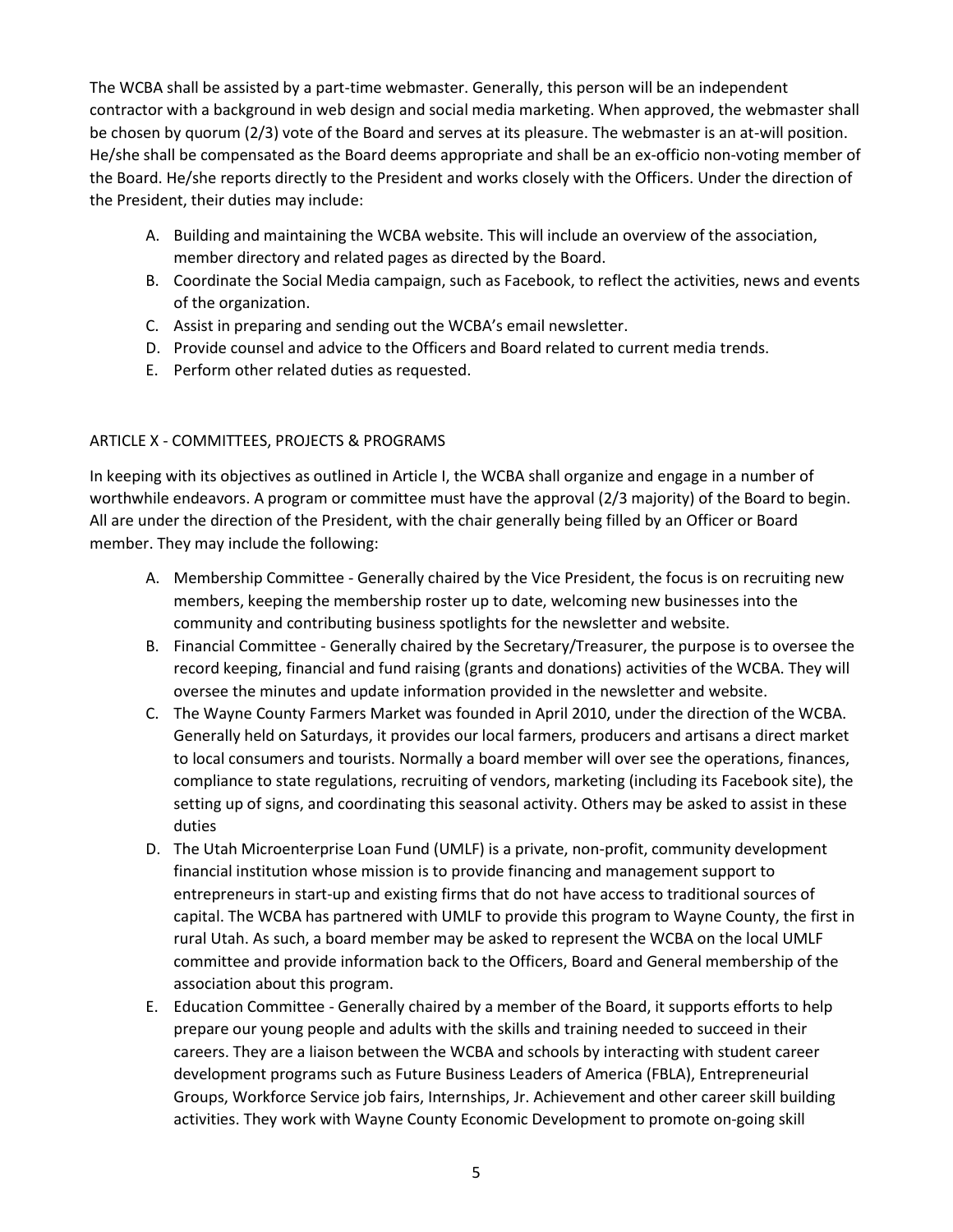learning programs that are offered to area businesses. They represent the WCBA on Utah's *Prosperity 2020* initiative which unifies state business leaders supporting public policies that improve our education out-comes. They work with the webmaster by sharing related information for the website and newsletter. They report to the WCBA board and general membership as requested.

- F. The Business Guide & Map is a project to market member businesses, provide and area map and local information, as well as offer a student intern the opportunity to earn money and gain experience. Under the direction of the WCBA President, members of the board and association work together to bring this about. Profits earned above the design, publishing and intern costs will go into the WCBA general fund as income.
- G. The WCBA, with the approval (2/3) of the Board, may offer support to other worthy community projects. They work with the county Bike Pedestrian Path initiative, the Wayne County Travel Council, Scenic Byway 12, Capitol Reef National Park and other organizations as needed to promote the objectives of the association.

### ARTICLE XI - CONTRACTS, FINANCES AND RECORDS

A. CONTRACTS

The Board may authorize any officer/s or agent/s of the organization, in addition to the Officers so authorized, to enter into any contract or execute and deliver any instrument in the name of and on behalf of the organization and such authority may be general or may be confined to specified instances.

### B. CHECKS, DRAFTS OR ORDERS

All checks, drafts or orders for the payment of money, notes or other evidences of indebtedness issued in the name of the Association, shall be signed by such officer or agent or the Association, and in such manner as shall from time to time, be determined by resolution of the Officers.

C. DEPOSITS

All funds of the organization shall be deposited within three (3) working days from receipt to the credit of the Association in such banks, trust companies or other depositories that the Officers may select.

D. REPORTS

An accounting of the finances of the WCBA shall be made at the annual membership business meeting each January, usually at quarterly general meetings and whenever called upon by the President.

E. BUDGET APPROVAL

Membership will vote to approve the WCBA annual budget in January. The budget may be submitted to Members via email and by invitation to view at the WCBA designated office. As necessary, an amendment to the budget during the year must have a two-thirds (2/3) approval by the Board.

F. INDEMNIFICATON OF DIRECTORS, OFFICERS, EMPLOYEES, FIDUCIARIES AND AGENTS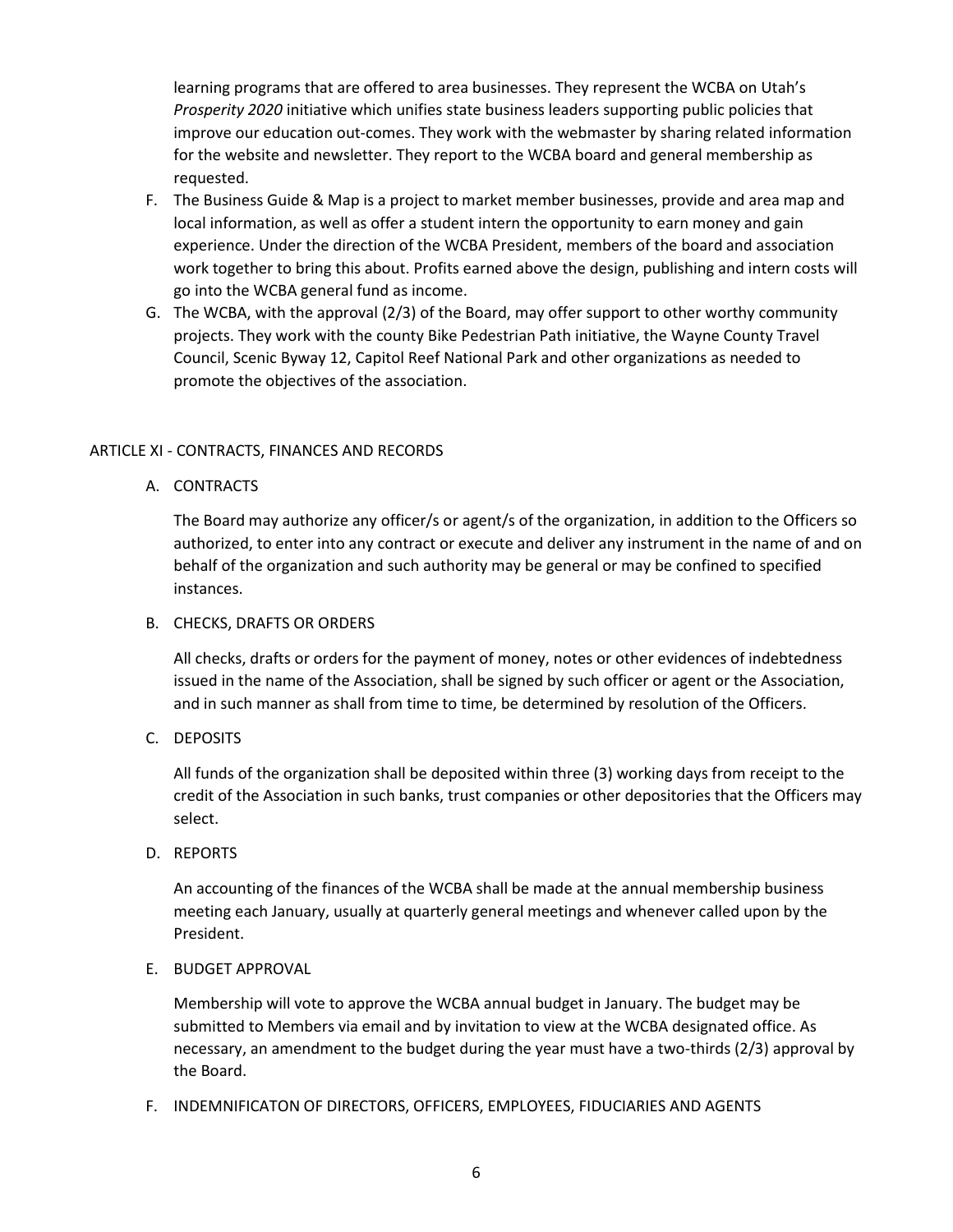- a. Limitation of Liability The personal liability of the Directors and Officers of the Association to the Corporation or its members, or to any third person, shall fully be eliminated or limited as from time to time permitted by Utah law.
- b. Indemnification The Association shall indemnify and advance expenses to its Directors, officers, employees, fiduciaries or agents and to any person who is or was serving at the Association's request as Director, officer, partner employee, volunteer, fiduciary or agent of another domestic or foreign corporation or other person or of an employee benefit plan (and their respective estates or personal representative) to the fullest extent as from time to time permitted by Utah law.
- c. Insurance The Association may purchase and maintain liability insurance on behalf of a person, who is or was a Director, officer, employee, volunteer, fiduciary or agent of the Association, or who, while serving was one of these positions, a benefit plan against liability asserted against or incurred by them in that capacity or arising from his or her status.

### G. BOOKS AND RECORDS

The Association shall keep correct and complete books and records of account and shall also keep minutes of the proceedings of its members, Officers, board, committees having and exercising any of the authority of the officers and shall keep a record giving the names and addresses of the members in good standing. All books and records of the Association may be inspected by any member, or their agent/attorney, for any proper purpose at any reasonable time.

H. FISCAL YEAR

The WCBA shall operate on a fiscal year beginning January 2 and ending December 31 of that year.

- I. FUNDING
- A. The WCBA shall be financed by membership dues and other programs as available. Such programs may include grants from private foundations, governmental and quasi-governmental entities, individuals and other sources.
- B. The WCBA is responsible to pay expenses incurred in the pursuit of the goals as stated in these By-Laws and the Strategic and Marketing plans.
- C. The budget shall be prepared by the officers and presented to the membership at the first meeting of the calendar year - usually in January. An amendment to the budget during the year must have a two-thirds (2/3) approval by the Board.
- J. DUES

Dues shall be payable for the calendar year beginning January 1. All invoices will be sent in January and be due at the end of March. For member so be in good standing and receive a listing on the website, dues must be paid in full by March 31. To be eligible to buy an ad in the WCBA's Business Guide & Map, the participant must be a current member of the association.

### ARTICLE XII - PROCEDURE

### A. PARLIAMENTARY RULES